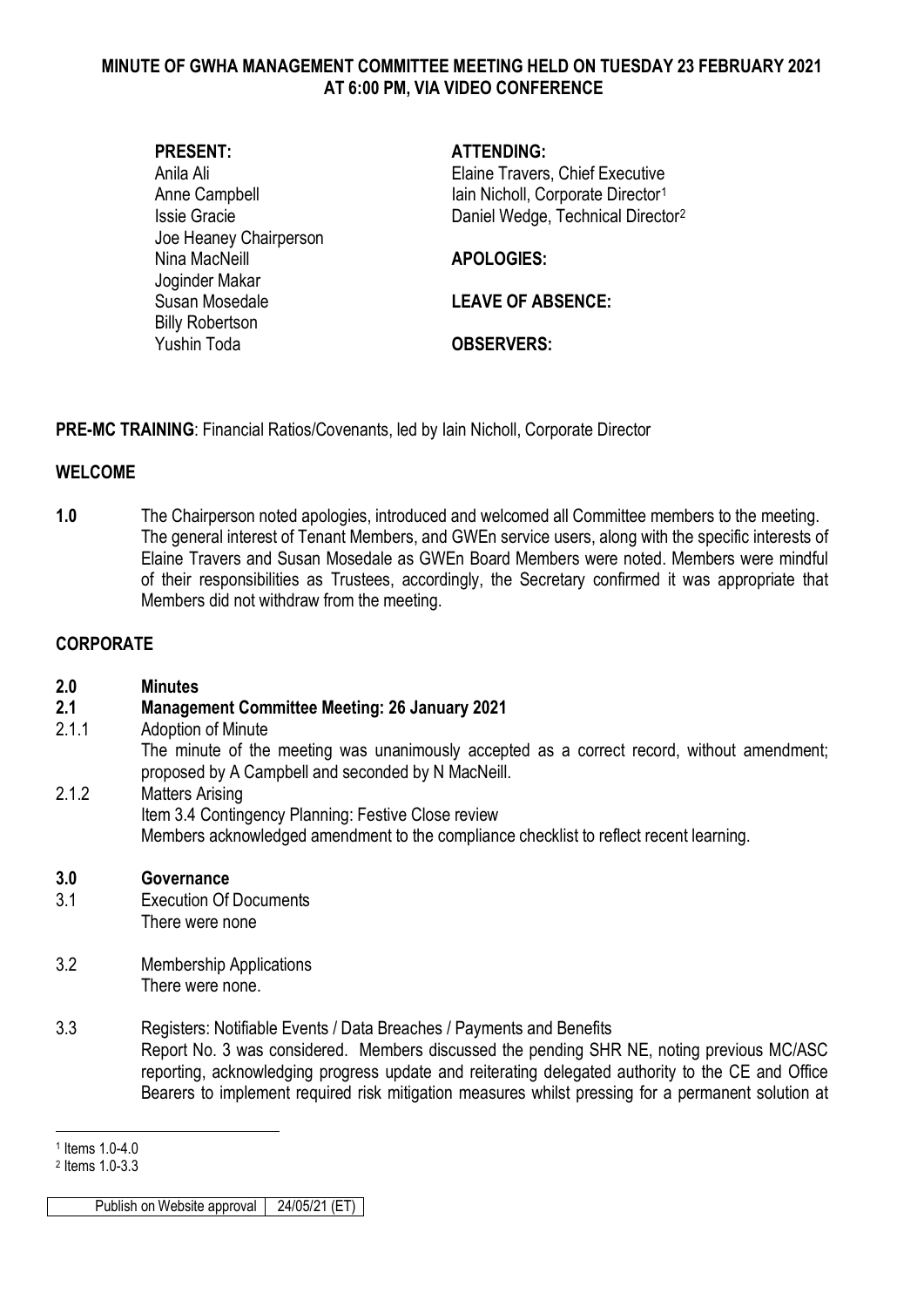the earliest opportunity. There were no data breaches or payments and benefits to report.

# 3.4 Professional Services Performance Reviews

Report No. 4 was considered, with Members noting satisfactory performance reviews, approving renewal of contracts, and agreeing that service costs and last/next procurement dates should be included in future reports. Members were alerted to the existing insurer's premature termination of the contract, and acknowledged plans underway for procurement of a new service provider.

## 3.5 Affiliations 2021/22

Members considered Report No. 5, endorsing the affiliations at 3.1 and approving the recommended affiliations at Appendix 1. Members delegated authority for the extension of the Housemark subscription, subject to due diligence.

# 3.6 Corporate Plan and Risk Management Review

Members considered Report No. 6, noting reasonable progress against the ambitious 2020/21 Corporate Plan in the midst of an unprecedented operating environment. Tenant engagement via the ATC was acknowledged, risk and mitigation explored in detail, and the principles/outline initiatives and 80% PI for the 2021/22 Corporate Plan was approved.

#### 3.7 MC Services Plan Review

Report No.7 was considered and the proposed rescheduling of the noted low risk items was approved.

#### **4.0 Finance**

#### 4.1 Draft Budget 2021/22

Report No.8 was considered in some detail, with Members noting extensive covid impact:

- Management Expenses: projections reflecting ongoing "stay at home" message.
- $\triangleright$  Housing Account: reduction in projected net rent and service charges due to common services procurement efficiencies and covid service curtailment during 2020/21; increase in property maintenance reflecting anticipated recovery plans 2021/22; provision for legal fees reflecting potential for increased tenancy recovery action; and interest receivable significantly reduced due to covid impact on interest rates.
- $\triangleright$  Non-Housing Account: projections based on full occupancy of commercial units and development project timelines.

Members approved unanimously the draft budget to March 2022, noting final budget presentation, including a Projected Statement of Financial Position and Cash Flow for the year to the MC Meeting 30/03/21.

## **SERVICES**

## **5.0 Services (Tenancy and Repairs)**

5.1 SSHC 5: Repairs, Maintenance and Improvements [Follow up report] Members considered Report No.9, noting performance in the context of Government service restrictions and contractor covid resource impact.

- 5.2 Right to Repair Policy Report No. 10 was considered, with Members approving the revised Right to Repair Policy including performance indicators and initiatives; in the context of compliance, risk and equalities impact.
- 5.3 Complaint Handling Procedure:
- 5.3.1 Customer Facing Guide

Members considered Report No 11, commending the Leaflet as comprehensive, user-friendly and easy to understand and navigate.

Publish on Website approval | 24/05/21 (ET)